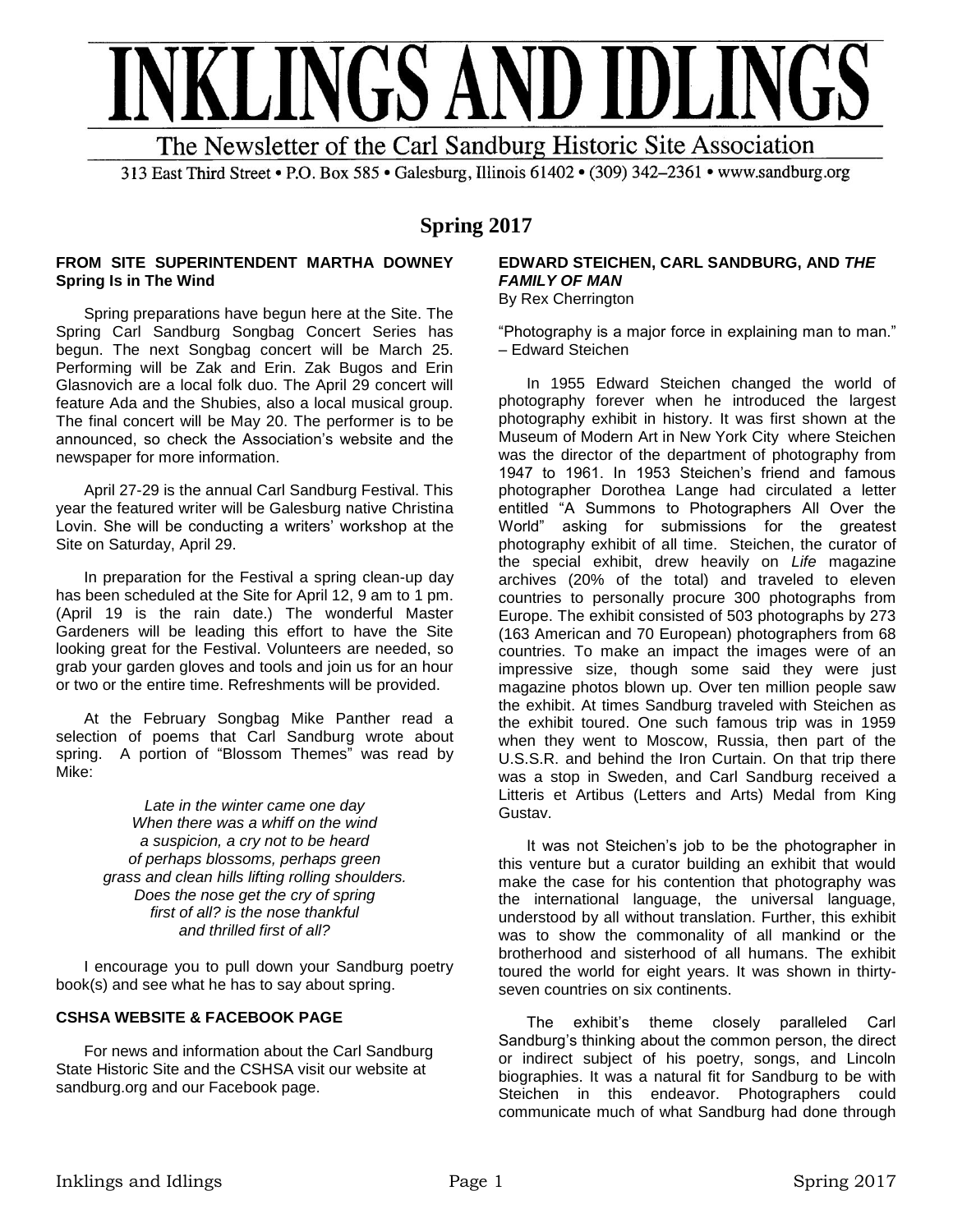poetry. A book was issued entitled *Family of Man* that has now sold over four million copies. The book has all 503 images from the exhibit. Sandburg wrote the prologue.



Dorothea Lange's 1936 Photograph "Migrant Mother" appeared in *Family of Man.*

This essay will detour slightly and go back to some earlier work of Carl Sandburg's to show he had given a lot of thought to faces before this exhibit:

### PHIZZOG

*This face you got, This here phizzog you carry around, You never picked it out for yourself, at all, at all-did you? This here phizzog-somebody handed it to you-am I right? Somebody said, "Here's yours, now go see what you can do with it." Somebody slipped it to you and it was like a package marked: "No goods exchanged after being taken away" this face you got.*

Phizzog is a slang word for "physiognomy," meaning one's appearance. However, the main sense of physiognomy has long been that of the facial features themselves. Sometimes it is shortened to "phiz."

Whether we would say it was to supplement or to complement his earlier poetry, Sandburg on the occasion of *The Family of Man*, the book, wrote some beautiful prose on the subject:

*If the human face is "the masterpiece of God" it is here then in a thousand fateful registrations. Often the faces speak what words can never say. Some tell of eternity and others only the latest tattlings. Child faces of blossom smiles or mouths of hunger are followed by homely faces of majesty carved and worn by love, prayer and hope, along with others light carefree of thistledown in summer and wind. Faces having land and sea on*  *them, faces honest as the morning sun flooding a clean kitchen with light, faces crooked and lost and wondering where to go this afternoon or tomorrow morning. Faces in crowds, laughing and windblown leaf faces, profiles in an instant of agony, mouth in a dumbshow mockering lacking speech, faces of music in gay song or a twist of pain, a hate ready to kill, or calm and ready-for-death faces. Some of them are worth a long look now and deep contemplation later. Faces betokening a serene blue or faces dark with storm winds and lashing night rain. And faces beyond forgetting, written over with faiths in men and dreams of man surpassing himself. An alphabet here and a multiplication table of living breathing human faces.* 

In the prologue to the book Sandburg included this brief excerpt from *The People, Yes*:

> *There is only one man in the world And his name is All Men. There is only one woman in the world And her name is All Women. There is only one child in the world And the child's name is All Children.*

There were critics of the exhibit. Some said that Steichen had downplayed the value of photography as art, and likely he did, as he was striving for a higher purpose in the use of photography as a way of communicating feelings of commonality, and if that pleased the art community, then so be it, and if not, what of it? Some critics pointed out that the assumption was made that what looks alike is alike, forgetting the enormous differences, even among siblings.

Steichen had made it clear that this was not an anthropological or sociological study but a truly photographic study. One could argue that he allowed each viewer to play the role of anthropologist or sociologist, or not, as he or she wished. Walker Evans, the great photographer, was overtly critical and used the words "bogus heartfeeling." It is worthy to note that Walker Evans did not have any photographs in the exhibit even though those who know his work of the 1930's would have considered him a natural fit in this group. Filmmaker and one who wrote extensively on photography, Susan Sontag, used the words "oversimplification" and "sentimentalism" in her criticism.

Works by Ansel Adams, Diane Arbus, Eve Arnold, Richard Avedon, Margaret Bourke-White, Dorothea Lange, Robert Capa, David Douglas Duncan, and so on were exhibited in a rather comprehensive compendium of famous photographers. The work of unknown amateurs was also included. Criticisms were made that 233 of the 273 photographers represented were from Europe and North America, leaving roughly half of the world's population represented by only 15% of the participating photographers.

In spite of criticisms the exhibit was timely in that Cold War era when the world was so polarized, when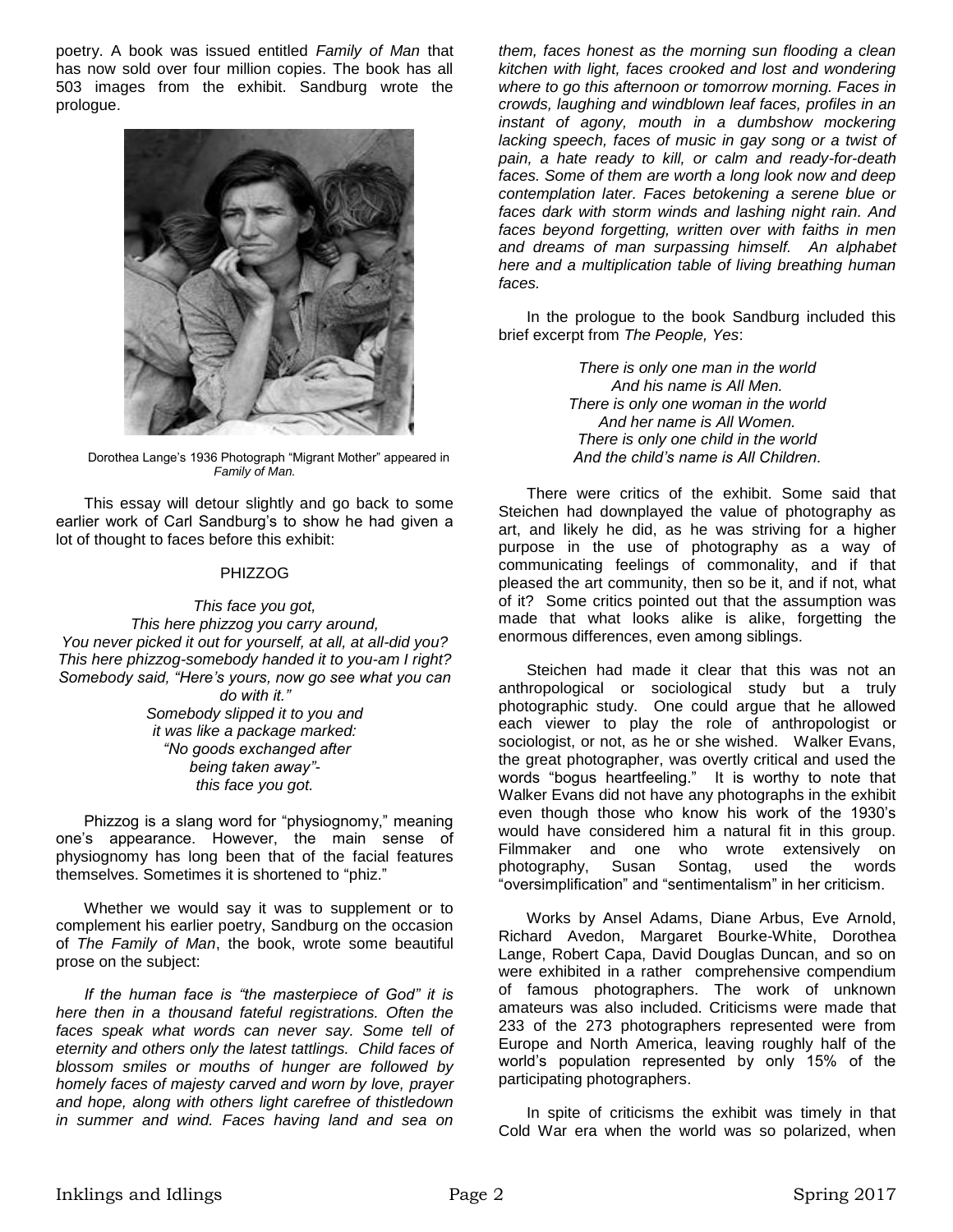anything that aided in healing old wounds that festered in the thinking of people on both sides was positive. There were criticisms of socialism even in the West for this exhibit which had a very egalitarian theme, but one must remember it was in those days that many were labeled as socialists or communists who advocated nothing more than keeping an open mind.

The exhibit was very much a success and has been reconditioned and gone on tour multiple times. This collection now has a permanent home in Luxembourg, the country where Eduard Jean Steichen was born in 1879. Steichen used the original spelling of his name until after World War I. At this juncture of our United States history it is particularly worthy to point out that Steichen was an immigrant to the United States, and that Carl Sandburg was of the first generation born of parents who had recently emigrated from Sweden.

In reviewing what I had written for this article with our friend and fellow CSHSA member in Sweden, Tomas Junglander, he mentioned that one of the photos in this exhibit was created by the Swedish professional photographer, Hans Hammarskjold, a relative of Dag Hammarskjold who at that time was Secretary-General of the United Nations. Sweden was well represented in The Family of Man exhibit with three photos.

### **EXCERPTS FROM** *THE PEOPLE, YES* **(1936)**

*Have you seen men handed refusals till they began to laugh at the notion of ever landing a job again— Muttering with the laugh, "It's driving me nuts and the family too," Mumbling of hoodoos and jinx, fear of defeat creeping in their vitals— Have you never seen this? or do you kid yourself with the fond soothing syrup of four words "Some folks won't work"?? Of course some folks won't workthey are sick or wornout or lazy or misled with the big idea the idle poor should imitate the idle rich \*\*\**

*From what graveyards and sepulchers have they come, these given the public eye and ear who chatter idly of their personal success as though they flowered by themselves alone saying "I," "I," "I," crediting themselves with advances and gains, "I" did this, I did that," and hither and thither, "It was me, Me," the people, yes, the people being omitted or being mentioned as incidental or failing completely of honorable mention as though what each did was by him alone and there is a realm of personal achievement wherein he was the boss, the big boy, and it wasn't luck nor the breaks not a convenient public*

*but it was him, "I," "Me," and the idea and the inference is the pay and the praise should be his— \*\*\**

*The peoplie is a monolith a mover, a dirt farmer a desperate hoper. The prize liar comes saying, "I know how, listen to me and I'll bring you through." The guesser comes saying, "The way is long and hard and maybe what I offer will work out." The people choose and the people's choice more often than not is one more washout. Yet the strong man, the one who wants nothing for himself and has his roots among his people,*

*Comes often enough for the people to know him and to win through into gains beyond later losing, Comes often enough so the people can look back and say, "We have come far and will go farther yet." The people is a trunk of patience, a monolith.*

*\*\*\* The people laugh, yes, the people laugh. They have to in order to live and survive under lying politicians, lying labor skates, lying racketeers of businesss, lying newspapers, lying ads. The people laugh even at lies that cost them toil and bloody exactions.*

*For a long time the people may laugh, until a day when the laughter changes key and tone and has something it didn't have.*

*Then there is a scurrying and a noise of discussion and an asking of the question what is it the people want. Then there is the pretense of giving the people what they want, with jokers, trick clauses, delays and continuances, with lawyers and fixers, playboys and ventriloquists, bigtime promises.*

*Time goes by and the gains are small for the years go slow, the people go slow, yet the gains can be counted and the laughter of the people foretokening revolt carries fear to those who wonder how far it will go and where to block it. \*\*\**

*The people will live on. The learning and blundering people will live on. They will be tricked and sold and again sold And go back to the nourishing earth for rootholds, The people so peculiar in renewal and comeback, You can't laugh off their capacity to take it. \*\*\**

*The people so often sleepy, weary, enigmatic, is a vast huddle with many units saying: "I earn my living, I make enough to get by and it takes all my time. If I had more time I could do more for myself and maybe for others. I could read and study and talk things over and find out about things.*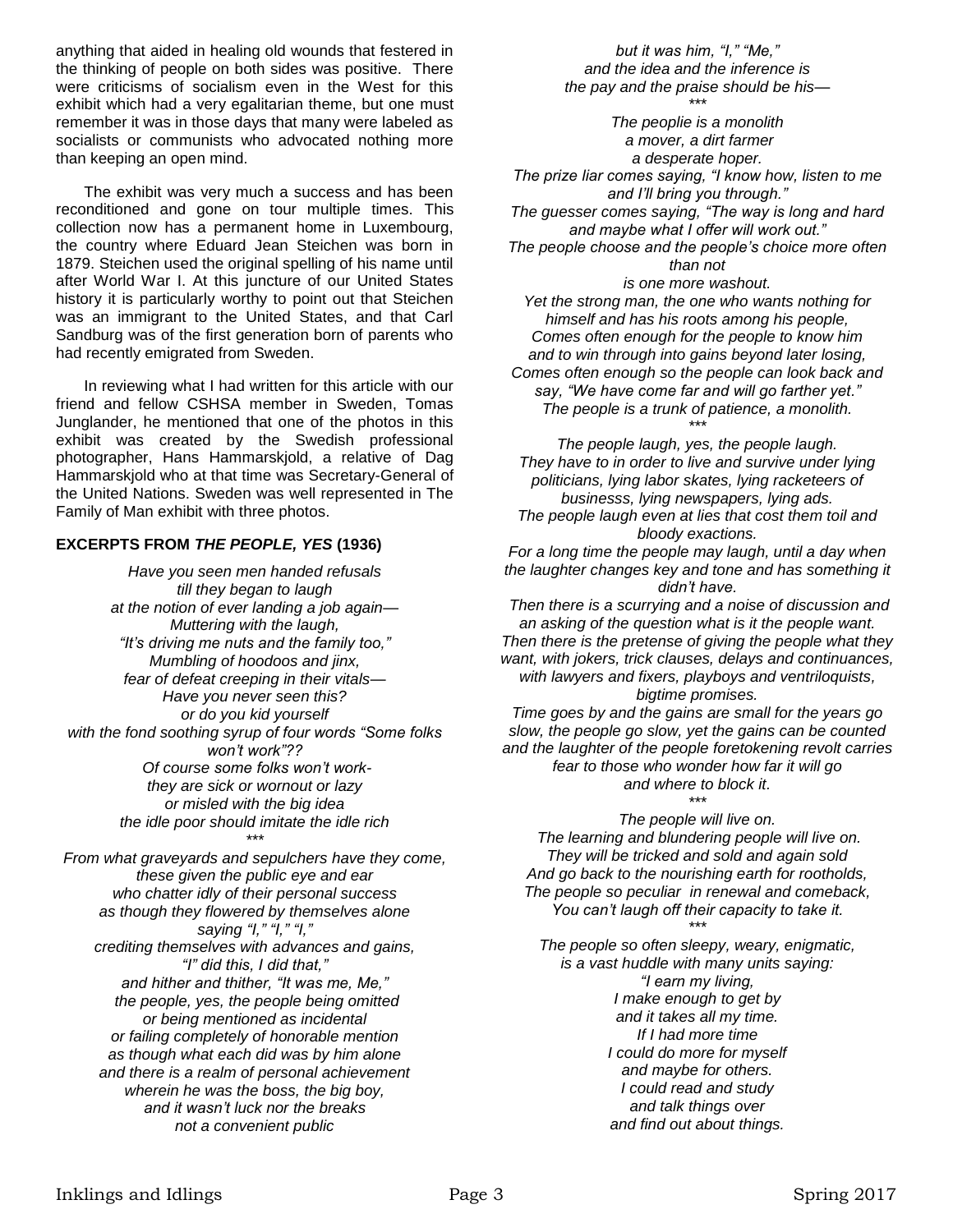#### *It takes time. I wish I had the time." \*\*\**

*In the darkness with a great bundle of grief the people march. In the night, and overhead a shovel of stars for keeps, the people march: Where to? What next?"*

Carl Sandburg

## **MARGARET & JANET SANDBURG**

By Mike Hobbs

Carl, Paula, Margaret, Janet, and Helga Sandburg experienced much happiness together as a family, but their existence was not always idyllic. Margaret and Janet both experienced health problems in their childhoods that would affect them all their lives. Carl and Paula worried a lot about these two daughters who lived with them the remainder of their lives.



The Sandburg Family. From George Swank's *Carl Sandburg Galesburg and Beyond* (1983).

Margaret was born in 1911. Sandburg's reaction to the birth of his first child was pure wonder. In an essay "My Baby Girl" written for Margaret he wrote,

*Only seven days ago I saw her writhe and take breath, heard her first plaintive cry to her first morning in the world. And when I walked away from the hospital in early gray daylight and a fresh rain smell in the air, treading the blown-down and scattered catalpa blossoms under my heels, I had above all else a new sense of the sacredness of life. A grand, original something the full equal of death or first love or marriage as an experience, this I knew I had touched.*

Margaret was a precocious child, but when she was nine years old, she started having pains and convulsions. She was diagnosed as having epilepsy. In late 1921 Paula accompanied Margaret to the Battle Creek Sanitarium in Michigan. Sandburg wrote Margaret this encouraging note about her treatment,

*This is only a little letter from your daddy to say he thinks about you hours and hours, and he knows there was never a princess or a fairy worth so much love. We are starting on a long journey and a hard fight—you and mother and daddy—and we are going to go on slowly, quietly, hand in hand, the three of us, never giving up. And we are going to win. Slowly, quietly, never giving up, we are going to win.*

In *Carl Sandburg A Biography* Penelope Niven writes about the situation Carl and Paula found themselves in with Margaret's health problems,

*From the moment Carl and Paula Sandburg discovered that Margaret had epilepsy, they were committed to providing the best possible medical care for her, and to sheltering her, if necessary far past their own lifetimes. They sought the most innovative therapy known in those days before Dilantin and other drugs to control seizures. While they kept that optimism that Margaret would get well, they prepared for the worst. Sandburg was driven more than ever to earn money. From that time on, his concern for his family's long-term security motivated every professional decision he made. He was often misunderstood by people who did not know that about him.*

Proceeds from the publication of *Rootabaga Stories*  in 1922 helped pay for Margaret's treatment. She never attended public schools again. Niven goes on,

*Margaret lived at home, educating herself on the talk of her parents and their stimulating friends, and in her parents' ever-growing library…. When she was twelve, Margaret read Shakespeare's* A Midsummer Night's Dream*…. Sequestered in her parents' home all her life, she would become a scholar…. She was her father's reliable librarian, keeping order amidst the seeming chaos of his books and files.*

Janet was born in 1916. She was a robust, healthy, happy child, but she did not develop mentally. She was intimidated by other children. Her happiest times were spent playing with her sisters. When she was sixteen, she sustained a skull fracture from being struck by a car. That injury disrupted her education, which was not going smoothly, and she suffered headaches for years. In her thirties Janet loved her life with the family at Connemara.

#### Niven writes,

*Knowing as they did that Janet would always be dependent, the Sandburgs had set up a Social Security account for her, regularly paid her a salary and paid all the required fees and taxes….She worked endlessly, enthusiastically tending to goats, chickens, gardens, buttermaking, going to sleep early in the fragrant mountain night, and rising before dawn to begin again*.

There hasn't been as much written about Margaret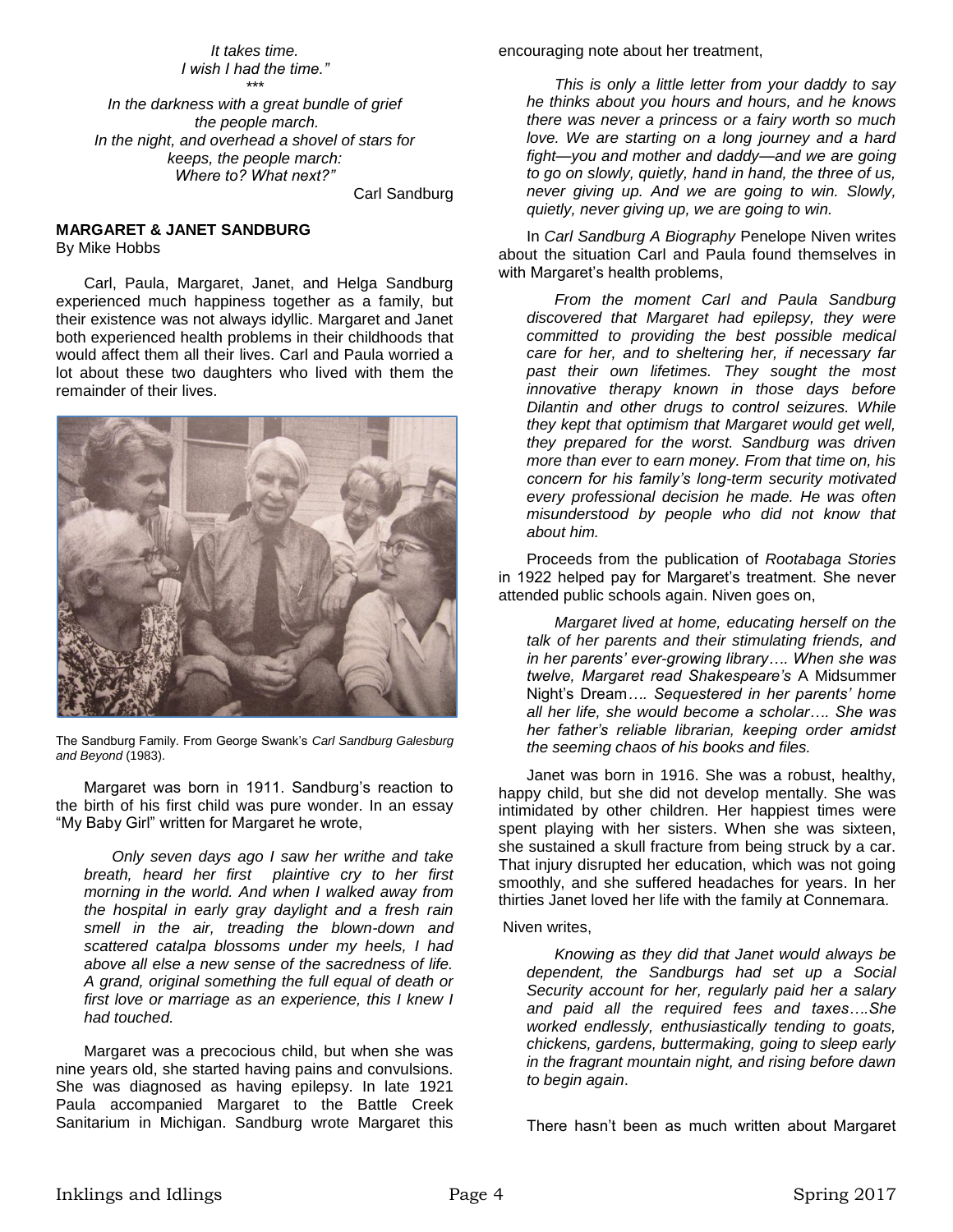and Janet as their better-known sister Helga Sandburg Crile. In his *Carl Sandburg Galesburg and Beyond* (1983) author George Swank includes some interesting comments and photos of Margaret and Janet.

#### He writes,

*The three Sandburg daughters were together in Galesburg for the first time in the spring of 1977, when the memorial service was held for their mother, and less than one year later they returned for the Sandburg Centenary.*

*For Margaret it was the fourth time she was in the city where her father was born. She and her mother had stopped while enroute home from a convention in California, several years before mother and daughter were there for the 1967 memorial service.* 

*The busy schedule of Centenary events* [in 1978] *included autograph sessions for Margaret and Helga, whose books had January 6, 1978, publication dates. Margaret edited a collection of her father's previously unpublished poems,* Breathing Tokens*, and Helga's*  A Great and Glorious Romance*….*

*Holding a cluster of lilacs from a bush with a profusion of blooms near the birthplace, Margaret recalled that each April 15 her father would gather a few lilacs to commemorate the anniversary of Lincoln's death.*

*Janet has made a study of many wild flowers and birds in North Carolina…. [She] held a few sprigs of bridal wreath presented by Mary A. Creighton, of the*  Galesburg Post.

*Margaret Sandburg…visited her father's birthplace on the morning of October 20, 1982, to deliver a song book that had been owned by one of her father's classmates at Lombard College and his partner in stereoscope sales work, Frederick Dickinson.*

*Dickinson had written inside the cover of the book, "Good-Will Songs": When I am through with it, if no one else in my family wants it, give it to the Sandburg home." His wife, Lora Townsend Dickinson, carried out his wishes, and Margaret brought it to the birthplace where Carol Nelson, curator, accepted it on behalf of the Illinois State Historical Library.* 

Swank showed photos of Margaret's visit to Bishop Hill on April 2, 1968. I was especially interested in these photos which also showed two interesting Bishop Hill residents—Edla Warner and Emil Ericson--whom I met in Bishop Hill in the summer of 1972 while doing a tourism study for the Resource Development Internship Project. Edla Warner was a descendent of Eric Jansson, founder of the Bishop Hill Colony in 1846. Emil Ericson was a student of Carl's sister Mary when she taught in Bishop Hill from 1899 to 1902.



In front of Colony School in Bishop Hill where Carl's sister Mary taught from 1899-1902. l-r, Mrs. Richard Larson, Illinois State Senator Richard Larson, Margaret Sandburg, & Edla Warner. From Swank's *Carl Sandburg Galesburg and Beyond.*



In Colony Church in Bishop Hill. Emil Ericson and Margaret Sandburg. From Swank's *Carl Sandburg Galesburg and Beyond.*



Penelope Niven, Martin Sandburg Jr., & Margaret Sandburg at Birthplace. From Swank's *Carl Sandburg Galesburg and Beyond.*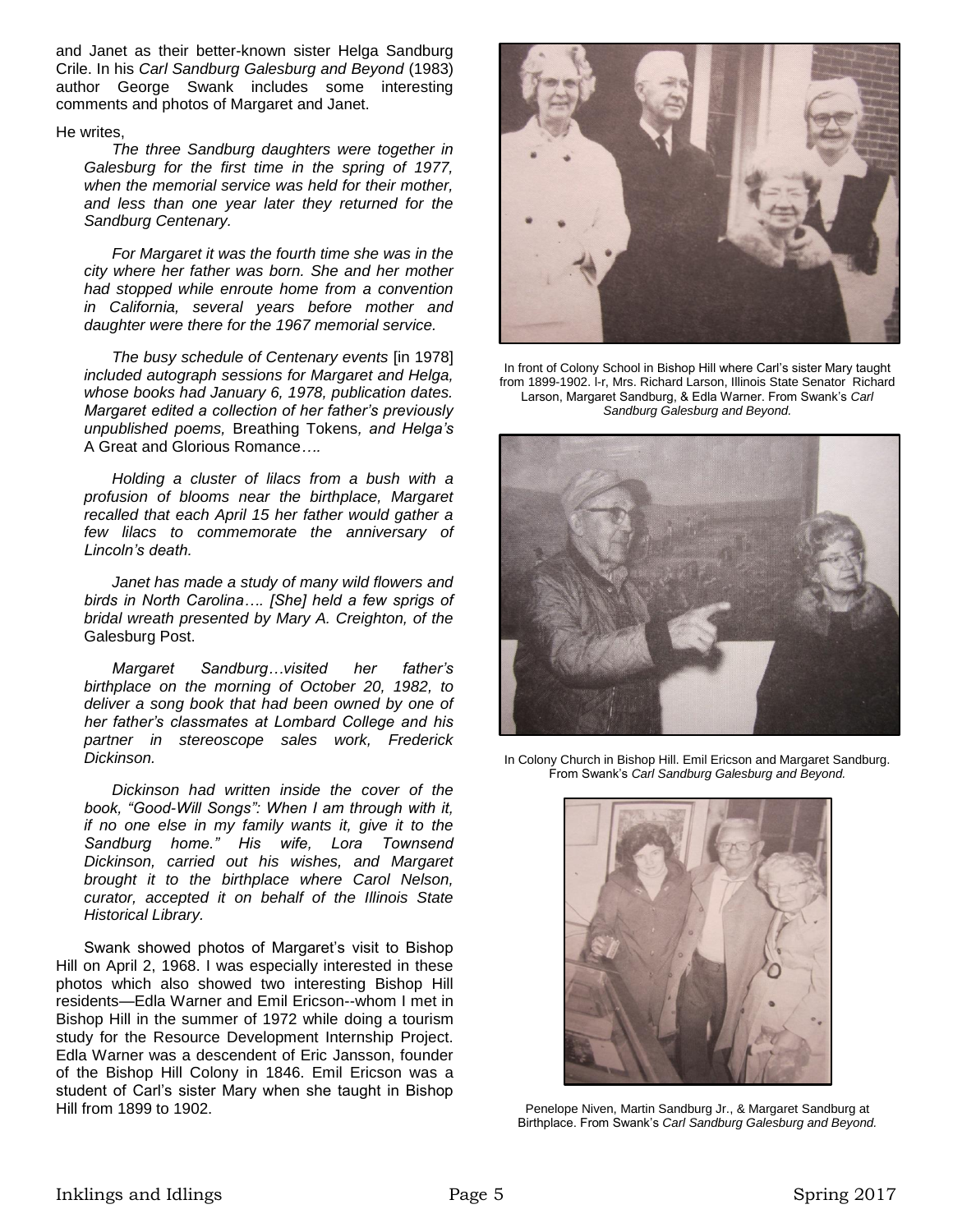## **DEDICATION OF CARL SANDBURG PARK AND REMEMBRANCE ROCK**

By Mike Hobbs

Recently Site Superintendent Martha Downey emailed an interesting story to CSHSA board members that appeared in the *Chicago Tribune* on January 8, 1967 about the dedication of the Carl Sandburg Park and Remembrance Rock on June 4, 1966. The story that Martha sent was difficult to read, so CSHSA Treasurer Rick Sayre made a more legible copy available to me from the *Tribune's* archives. Thank you to both Martha and Rick for making this story by free-lance writer Dorothy S. Hansen available. Sandburg was still living when this story appeared in the *Tribune.* He died on July 22, 1967.

Ms. Hansen writes that Remembrance Rock was a 60-inch in diameter and 36-inch high granite boulder *which was unearthed on the Knox county farm of Forrest Bonham during excavation for an interstate highway* [I-74] [*and*] *had been buried 25 feet deep…. At the dedication ceremony, soil from places having significance in Sandburg's life was deposited around the base by a procession of 150 school children. The children represented 75 schools, including those Sandburg attended in Galesburg and 13 named for him thruout the country. Earth from Valley Forge came in an antique colonial silver snuff box, and was the first to be emptied. Packets also were sent from Cemetery Ridge in Gettysburg; Plymouth, Mass.; the Argonne forest in France; and from Galesburg's Knox college…*

*Soil came from Milwaukee and Appleton, Wis., where Sandburg worked as a reporter; from the cities in which the Sandburgs lived later—Harbert, Mich.; Maywood, Elmhurst, and Chicago, Ill.; and their present home Connemara farm in Flat Rock, N.C.*

*The Swedish towns of Appuna and Osbosocan where Sandburg's parents were born sent earth. A Swedish woman from his mother's town of Appuna, Mrs. Stan Blazed, now living in Dodge Center, Minn., heard about the dedication from her mother in Sweden and attended as a personal link between the two countries. Mrs. Blazed's mother now lives on the farm in Appuna where Sandburg's mother was born.* 

George Swank in his *Carl Sandburg Galesburg and Beyond* points out, "The lettering, "Remembrance Rock" was done by Roland Pointer and Dick Hall, of the McFall Monument Co."

*Lines taken from the prolog to the novel were the inspiration for the dedication theme: "And he would go on shy, with a humility that could border on shame when he measured the little that he had given to his country, to the world, and to the Family of Man."*

*Dr. George L. White, director of research and educational services of Harcourt, Brace and World,* 

*Sandburg's publisher, was the main speaker at the event. [He said] "Whenever a child picks up one of Carl's books and sees again in Carl's words a part of the vision that Carl once saw, and puts the pieces of the vision together to make his own special model of the world, this is when Carl has his full moment of remembrance."*

*Dr. White quoted from Jessamyn West's letter to his company when Sandburg's latest book of poetry, "Honey and Salt," was published on his 85th birthday in January, 1963. Miss West had written: "Carl has the grace and genius not to seal his poems up so tight as to prevent human entry. He leaves them open. They are as unpretentious as smoke, wind, rain, sunshine. They move like breath and the blood stream…. In Sandburg's poems so filled with the colors and shapes of our lives and landscapes, I always hear the clang of bells and the sound of every name and word."*

*Robert Peck, Knox county superintendent of schools, acted as master of ceremonies .Illinois state historian, Dr. Clyde C. Walton of Springfield, praised the Birthplace association for preserving the area as an historical shrine. Galesburg Mayor Robert Cabeen told the audience that "it is unique on the prairie to have a park surrounding a rock. It reminds us that we have an obligation to accomplish things while we are here."*

*A choral reading from the prolog of "Remembrance Rock," arranged by Mrs. James Haker and directed by Dr. Michael Fox, was given by the local Prairie Players Community Theater group. Galesburg High School's junior ensemble, directed by Roland Hegg, lifted youthful voices in song.*



Seated by Remembrance Rock in 1966, Esther & Arthur C. Wachs. Standing l-r Dr. George L. White, Sandburg relative Fredrika Akerly, Dr. & Mrs. Richard Sandburg, Mr. & Mrs. Martin Sandburg Jr., & Emma Krans, widow of Charlie Krans. Leaning over rock Marianne Blazed from Minnesota. Photo from *Carl Sandburg Galesburg and Beyond*, George Swank.

*In attendance at the dedication were Sandburg's only living sister, Mrs. Arthur [Esther] Wachs, Gibson City, Ill.; two nephews, Dr. Richard Sandburg, Belvidere, Ill., and Martin Sandburg Jr., Galesburg;*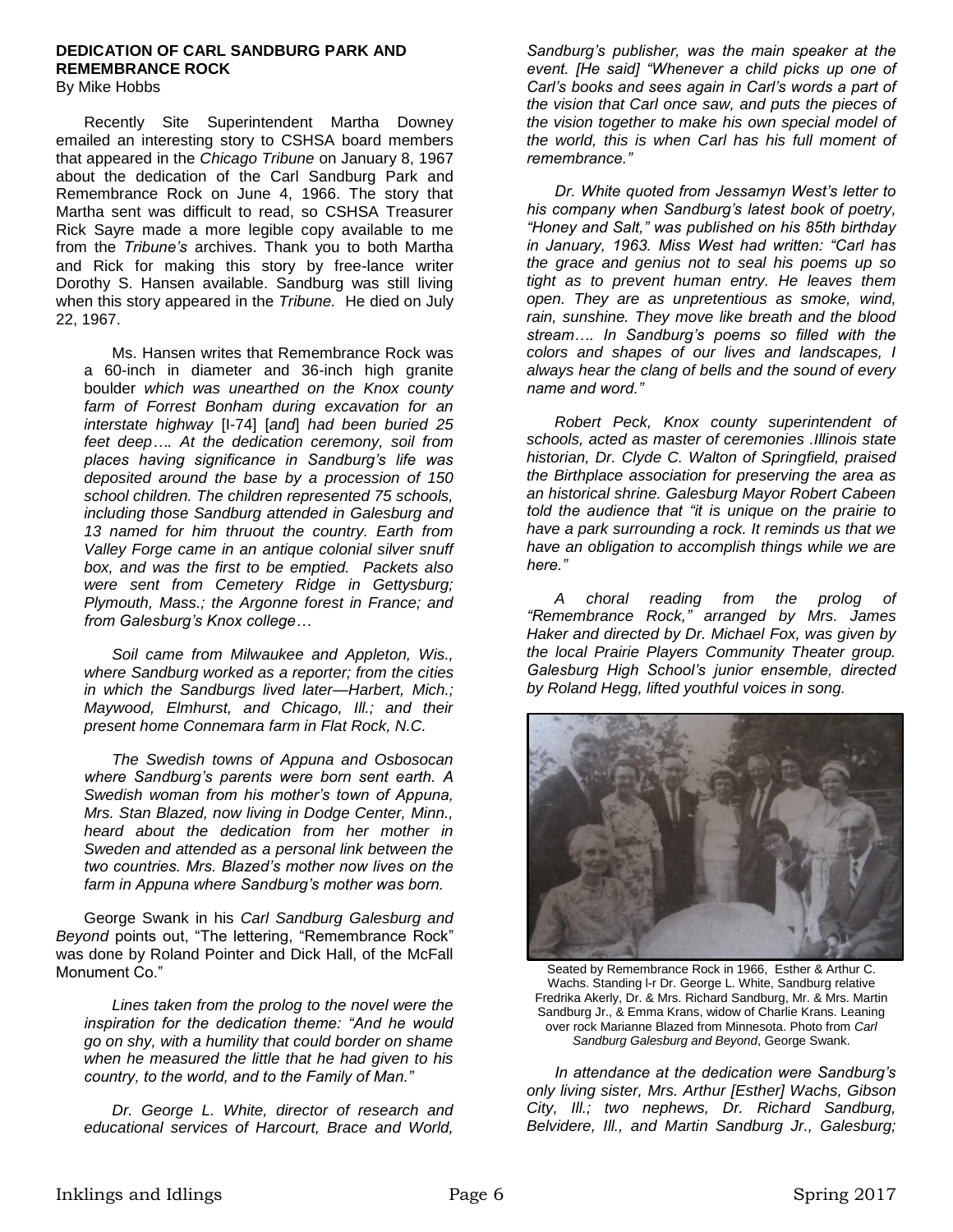*and Mrs. Emma Kranz [sic], widow of Carl's cousin Charlie…. Maple trees from the farm have been transplanted to the new park.*

*During the entire dedication week-end the Illinois State Historical society historymobile depicting "The Lincoln Story" was parked in front of the modest brown birthplace and open free to the public.*

*When Mark Van Doren, Pulitzer prize winning poet, was lecturer in residence at Knox college in November, 1965, he told of his 30-yers' friendship with the home town son and read to his audience from "Honey and Salt." At that time Van Doren made his first visit to his friend's original home, and upon being shown the proposed new park site, commented that he hoped nothing would be done to break the solemnity and quiet, the simplicity and unpretentiousness, as he knew Sandburg would have liked it. Nothing has.*

*Of all "the persons," tribute must be paid to Mrs. Adda George, a Galesburg woman who first conceived the idea of the restoration of the rundown cottage. Mr. George worked tirelessly to effect this from 1941 to its dedication in 1946 and until her departure from Galesburg in 1958 to a retirement home in Philadelphia. She was the founder and first president of the Birthplace association.*

*Equally as enthusiastic a supporter is Mrs. Charles J. Bednar, the current president, who volunteers her services as overseer of the multitudinous duties associated with running the organization. These include supplying programs to schools and clubs, providing assistant hostesses for the birthplace, organizing group and individual tours, and creating an ever-widening awareness of the shrine's existence. It is Mrs. Bednar who supervises the keeping up of the voluminous Sandburg scrapbooks which the association makes available to the public…. She is also editor of the "331 Memo," an annual newsleter sent to donors of the association. It was she who supervised the large task of arranging for the park's dedication ceremony.*

*The birthplace is staffed by Mr. and Mrs. Lauren Goff, caretakers and official host and hostess, who in the adjoining "Adda George home." The shrine is open seven days a week, admission free. It attracts several thousand visitors each year.*

*--Dorothy S. Hansen, free-lance writer, printed in the Chicago Tribune, January 8, 1967.* 

# **SANDBURG ENCOURAGED MARTIN LITVIN**

By Mike Hobbs

Novelist, biographer, and historian Martin Litvin was born in Galesburg in 1928. His *The Young Mary,* subitled "The Early years of Mother Bickerdyke, America's Florence Nightingale, and Patron Saint of Kansas," was published in 1976. Never one to shy away from tooting his own horn, he undoubtedly wrote the "About the Author" section in the back of the book in which he claimed,

*Ten years of bedrock research into the life and career of the famed Civil War nurse, Mother Bickerdyke, including the discovery of her lost private papers by the author, have preceded the writing of the legendary heroine's definitive biography….*

Also in the "About the Author" section he notes, "In 1953, Carl Sandburg met and encouraged Mr. Litvin to continue writing."

Litvin graduated from Galesburg High School in 1945 and from the University of Southern California in 1949. He served in the U.S. Army in Great Britain and then attended the University of Iowa Law School for a year. He settled in New York City where he worked for a brokerage firm and spent twenty years there where he wrote steadily, including correspondence work for *The Galesburg Post* and *Knoxville Journal.*

After his death in Knox County in 2000 the late Norm Winick, past CSHSA President, wrote an obituary in the *Zephyr* entitled "Martin Litvin, Author." Norm called Litvin a "prolific" writer. He continued,

*Litvin's forte was historical fiction, and even his biographical works included dialog that served to bring characters of the past to life. For that, he was often criticized by academic historians for not being a purist.* [Sandburg could relate to that criticism.] *Often his work was based on painstaking research through ancient manuscripts, old nespapers and personal diaries. He was a familiar figure at many local libraries as well as several in Chicago. He often discovered details unknown by others or contradicting popular conceptions. For that, his work was often overlooked or disounted by other historians. If a fact was challenged, Litvin could cite the source and, given enough time, produce a copy of it.*

*Martin Litvin was not an easy person to know. He had long ago given up on traditional publishers and their demands; he wanted control over his words. That also led to a wide variance in the quality of his publications: some are near-masterpieces; other are difficult, at best, to read.*

Norm reported that Litvin did not want a funeral, but a tribute was held for him in the Lincoln Room at Knox College where friends spoke about him. It was hoped that the gathering would be as "un-funeral-like" as possible.